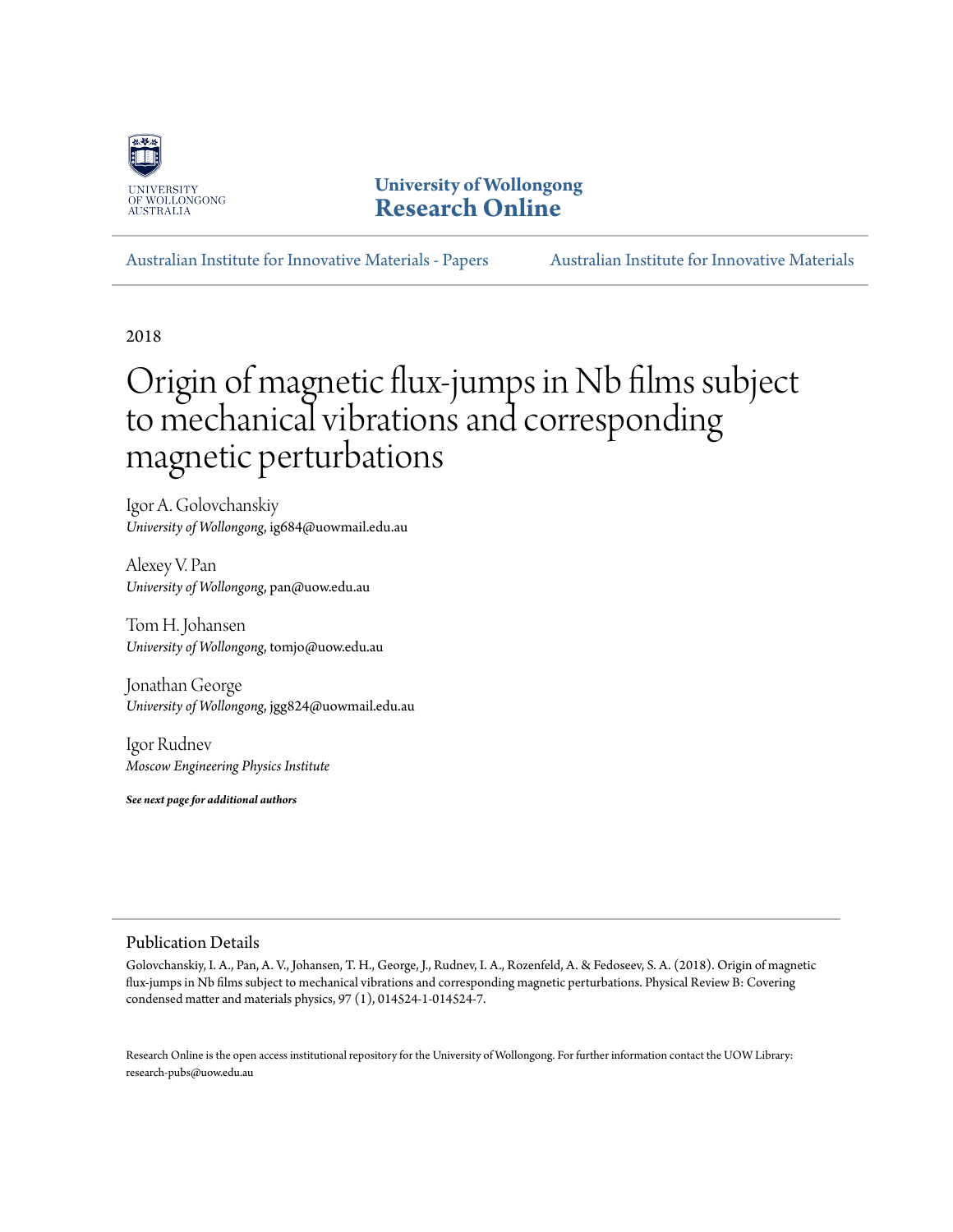# Origin of magnetic flux-jumps in Nb films subject to mechanical vibrations and corresponding magnetic perturbations

# **Abstract**

In this paper the origin of flux-jumps in Nb thin films is established during magnetization measurements using a vibrating sample magnetometer (VSM). Magnetization measurements of the flux avalanche activity show its strong dependence on frequency and amplitude of VSM vibration. In particular, under certain conditions the vibrations induce a transition from a stable superconducting critical state to an undercritical state, accompanied by the 20-fold drop in the magnetic moment. These features allow the elucidation of the origin of the flux-jumps. In contrast to the commonly assumed thermomagnetic instabilities to be responsible for the flux-jumps in Nb films, our results provide solid support for an alternative explanation being due to criticalitybuilt instability well represented by a sandpile. Considering properties of the flux-flow during a flux avalanche regime allows us to estimate nonuniformity of a magnetic field in a VSM sample space developed as a result of vibrations.

## **Disciplines**

Engineering | Physical Sciences and Mathematics

## **Publication Details**

Golovchanskiy, I. A., Pan, A. V., Johansen, T. H., George, J., Rudnev, I. A., Rozenfeld, A. & Fedoseev, S. A. (2018). Origin of magnetic flux-jumps in Nb films subject to mechanical vibrations and corresponding magnetic perturbations. Physical Review B: Covering condensed matter and materials physics, 97 (1), 014524-1-014524-7.

#### **Authors**

Igor A. Golovchanskiy, Alexey V. Pan, Tom H. Johansen, Jonathan George, Igor Rudnev, Anatoly B. Rosenfeld, and Sergey Fedoseev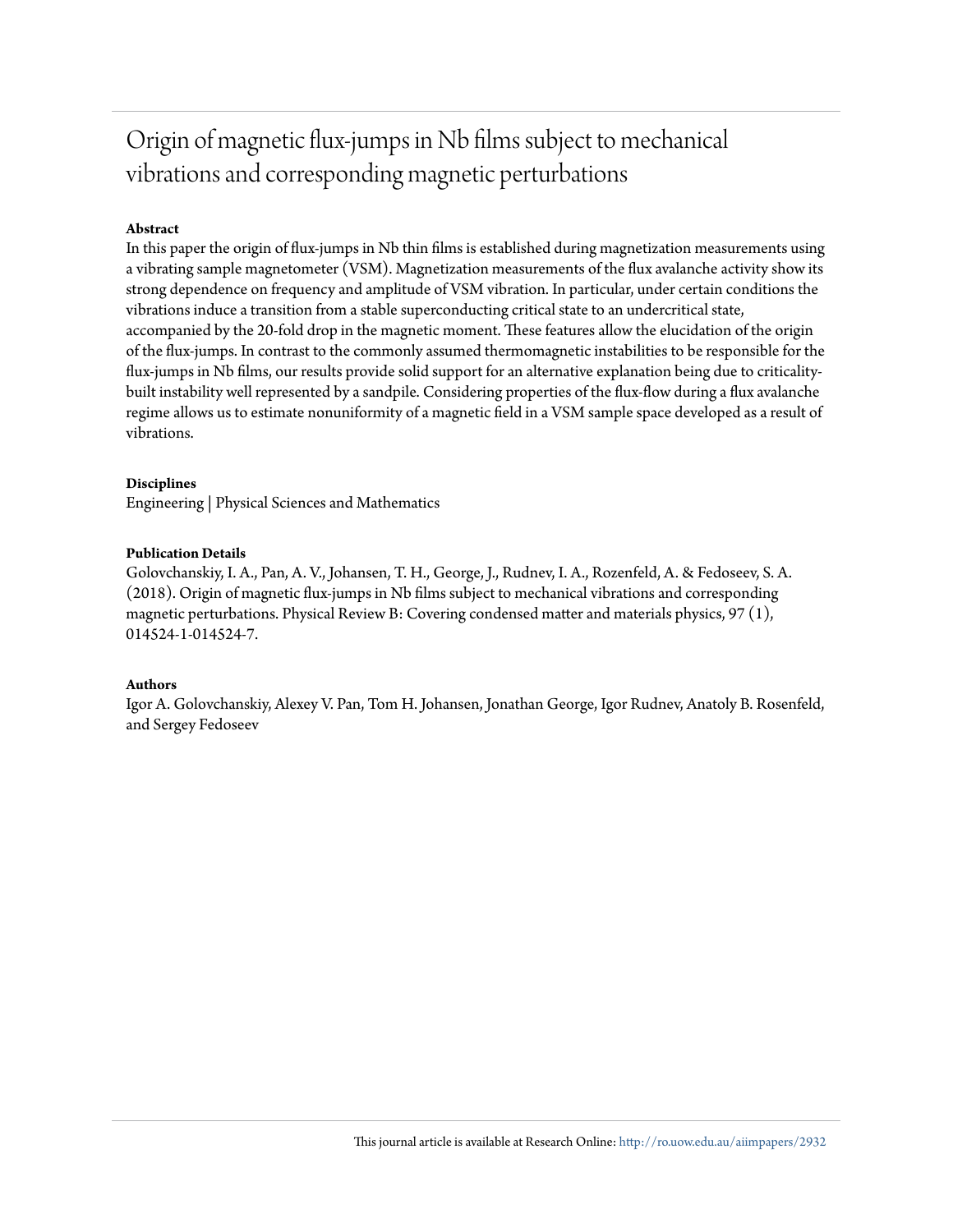# **Origin of magnetic flux-jumps in Nb films subject to mechanical vibrations and corresponding magnetic perturbations**

Igor A. Golovchanskiy,<sup>1,2,3</sup> Alexey V. Pan,<sup>1,4,\*</sup> Tom H. Johansen,<sup>1,5</sup> Jonathan George,<sup>1</sup> Igor A. Rudnev,<sup>4</sup> Anatoly Rosenfeld,<sup>6</sup> and Sergey A. Fedoseev<sup>1,6</sup>

<sup>1</sup>*Institute for Superconducting and Electronic Materials, University of Wollongong, Northfields Avenue, Wollongong, New South Wales 2522, Australia*

<sup>2</sup>*Moscow Institute of Physics and Technology, State University, 9 Institutskiy pereulok, Dolgoprudny,*

*Moscow Region 141700, Russian Federation*

<sup>3</sup>*National University of Science and Technology (MISIS), 4 Leninsky prospekt, Moscow 119049, Russian Federation*

<sup>4</sup>*National Research Nuclear University MEPhI (Moscow Engineering Physics Institute), 31 Kashirskoye Shosse,*

*115409 Moscow, Russian Federation*

<sup>5</sup>*Department of Physics, University of Oslo, Blindern, N-0316 Oslo, Norway*

<sup>6</sup>*Centre for Medical Radiation Physics, University of Wollongong, Northfields Avenue, Wollongong, New South Wales 2522, Australia*

(Received 13 November 2017; published 25 January 2018)

In this paper the origin of flux-jumps in Nb thin films is established during magnetization measurements using a vibrating sample magnetometer (VSM). Magnetization measurements of the flux avalanche activity show its strong dependence on frequency and amplitude of VSM vibration. In particular, under certain conditions the vibrations induce a transition from a stable superconducting critical state to an undercritical state, accompanied by the 20-fold drop in the magnetic moment. These features allow the elucidation of the origin of the flux-jumps. In contrast to the commonly assumed thermomagnetic instabilities to be responsible for the flux-jumps in Nb films, our results provide solid support for an alternative explanation being due to criticality-built instability well represented by a sandpile. Considering properties of the flux-flow during a flux avalanche regime allows us to estimate nonuniformity of a magnetic field in a VSM sample space developed as a result of vibrations.

DOI: [10.1103/PhysRevB.97.014524](https://doi.org/10.1103/PhysRevB.97.014524)

#### **I. INTRODUCTION**

Large jumps in magnetization, temperature, ultrasonic attenuation, and resistivity have been observed in many superconducting materials since the early 1960s [\[1–3\]](#page-7-0). In general, the phenomenon of magnetic instability is associated with a transition of superconductors into an undercritical state after magnetic flux floods the sample in an uncontrolled avalanchelike fashion. These flux avalanche events often result in catastrophic consequences in practical applications due to significantly suppressed critical current and/or magnetization.

Two types of magnetic instability are usually considered. One type is the thermo-magnetic instability (TMI). The TMI is induced by a positive feedback between moving flux and the associated Joule heating, coupled by a highly nonlinear voltage-current characteristic of the superconductor [\[1\]](#page-7-0). A comprehensive description of TMI flux avalanches is provided by analyzing how perturbations to the critical state evolve according to the thermal diffusion and Maxwell equations [\[4–7\]](#page-7-0).

An alternative type of avalanche mechanism is selforganized criticality (SOC). SOC occurs in dynamical systems with extended spatial degrees of freedom with a pile of sand being a most common example [\[8–10\]](#page-7-0). Within SOC a system of superconducting vortices, driven slowly by sweeping the applied magnetic field, naturally organizes itself into a selforganized metastable state through scale-invariant avalanches. The SOC avalanches have a robust power-law size distribution  $P(s) \sim s^{-\tau}$ , where *s* is the size of the avalanche [\[2\]](#page-7-0). The value of the critical exponent  $\tau$  is universal in the sense that it should be robust to changes in the system. Pure SOC does not consider the thermal nature of the instability for systems with minimum amounts of static disorder (i.e., pinning) [\[11\]](#page-7-0). Yet, although a thermal runaway never occurs in SOC systems, thermal fluctuations induced by dissipative vortex propagation may affect the critical exponent [\[12,](#page-7-0)[13\]](#page-8-0).

Although, generally, it is believed that the flux avalanches observed in Nb films during magnetization measurements have a TMI nature [\[14–17\]](#page-8-0), a precise mechanism of these flux avalanches is debatable. At the same time, magneto-optical imaging (MOI) reveals dendrite flux avalanches in superconducting Nb thin films. On one hand, a thermomagnetic nature of dendrite avalanches seems well established [\[18–25\]](#page-8-0). On the other hand, signatures of criticality-driven flux avalanches in Nb films [\[2,11,12,](#page-7-0)[26\]](#page-8-0) and Nb bulk geometries [\[27\]](#page-8-0) were also explicitly demonstrated. However, it should be noted that experimental conditions during MOI, such as thermal coupling, magnetic-field sweep rate, and range of applied magneticfields  $(B_a)$ , significantly differ from those relevant to magnetization measurements. In addition, certain inconsistencies of the TMI-based description of the flux-jump process in Nb films during magnetization measurements were noted in Ref. [\[14\]](#page-8-0).

In this paper, we explore the origin of flux-jumps in Nb thin films during magnetization measurements. We show that

<sup>\*</sup>Corresponding author: pan@uow.edu.au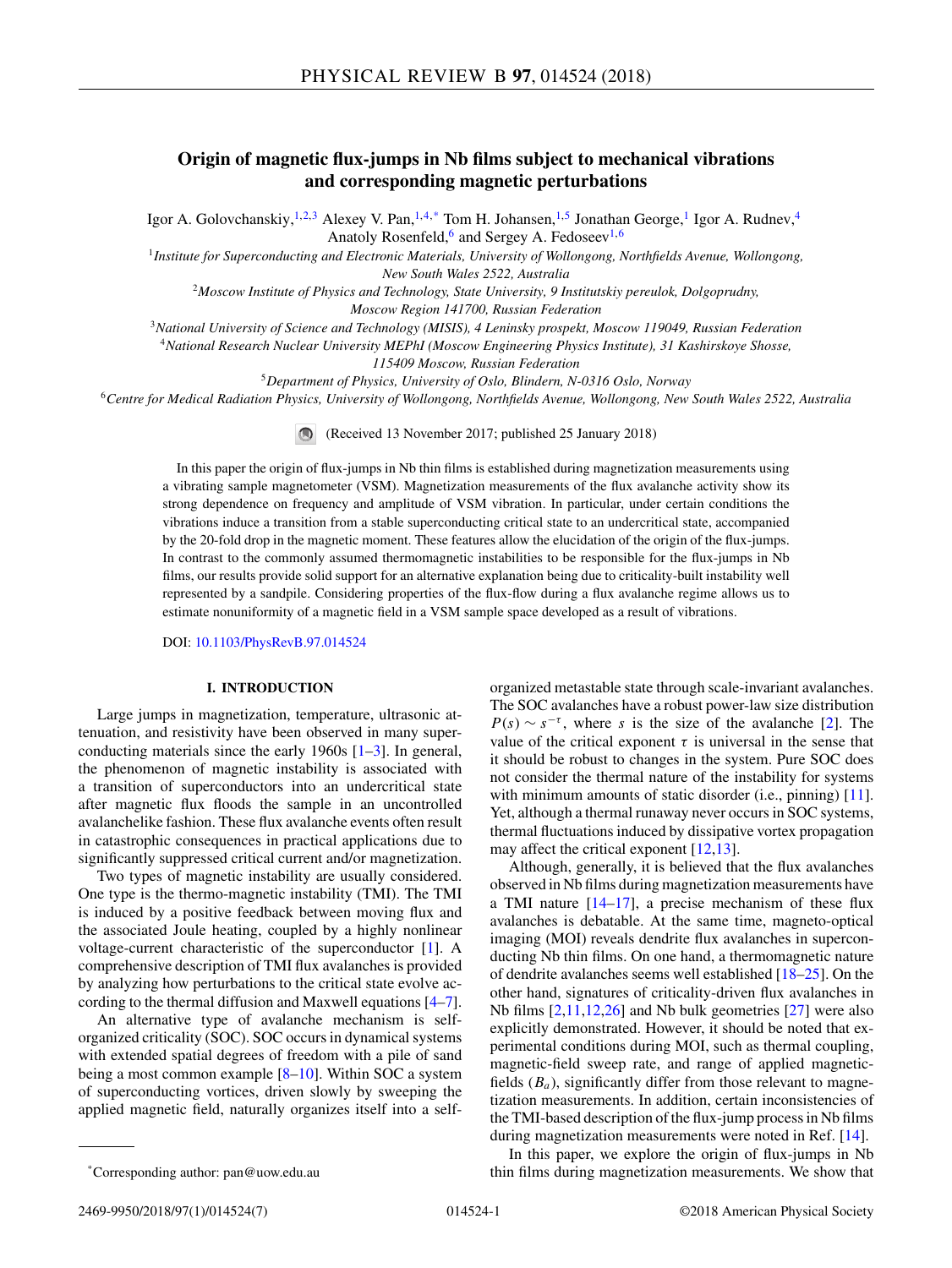certain aspects of the flux-jump phenomenon in a conventional Nb thin-film superconductor are inconsistent with TMI considerations but rather point towards the sandpilelike origin of avalanches.

#### **II. EXPERIMENTAL DETAILS**

A Nb film of 450-nm thickness was produced by magnetron sputtering from a N4 purity Nb target on a  $(5 \times 5)$ -mm<sup>2</sup> SrTiO<sub>3</sub> single-crystal substrate. The back pressure in the deposition chamber was  $\sim 10^{-9}$  mBar. The deposition was performed at  $(6.5 \times 10^{-3})$ -mBar argon pressure and a 0.6- $\AA$ /s deposition rate. During the deposition the substrate temperature was kept at  $350^{\circ}$ C by an infrared heater made from a set of halogen lamps. The obtained Nb thin film has the superconducting critical temperature of  $T_c = 8.4 \pm 0.1$  K, which was measured by a Quantum Design magnetic property measurement system (MPMS) at an out-of-plane magnetic field of 2.5 mT.

This film with relatively low  $T_c$  was specifically selected for this paper. The flux avalanche process in Nb films with lower  $T_c$  has been observed at substantially higher applied magnetic fields than in films with high  $T_c \simeq 9$  K (see Figs. 2) and 3 in Ref.  $[28]$ , or MgB<sub>2</sub> bulk  $[41]$ ). The observation of flux avalanche activity at higher magnetic fields enables a more detailed investigation of corresponding dependencies on *Ba* and/or measurement parameters. The measurements were performed at  $T = 2.5-3$  K since the range of magnetic fields over which flux avalanches occur rapidly decreases at higher temperatures [\[14,16,17\]](#page-8-0).

Magnetization measurements were performed by a Quantum Design vibrating sample magnetometer (VSM) physical property measurement system (PPMS) supplied with 14 T superconducting solenoid. The applied magnetic field sweep rate is kept at  $d\overline{B}_a/dt = 5 \times 10^{-3}$  T/s for all the measurements. The magnetic field is applied in the out-of-plane direction. The critical current density is determined from magnetization measurements using the Bean formula for the rectangular samples [\[29\]](#page-8-0). Importantly, our measurements are carried out employing various frequencies and amplitudes of the VSM. In previous works [\[28,30,31\]](#page-8-0), nontrivial effects of vibration on the field dependence of the critical current density  $[J_c(B_a)]$ have been established for various superconductors. The origin of the effect is due to movements of the samples in the slightly inhomogeneous field of the magnet or/and due to small sample displacements/tilt with respect to the magnet's axis. These cause magnetic perturbations on the vortex matter and lead to additional driving forces inserted on the driven vortex lattice in the superconductors. This results in the degradation of  $J_c(B_a)$  and the irreversibility field. The mechanism behind the relaxation of the vortex lattice in a sweeping magnetic field via magnetic perturbations is somewhat similar to the vortex shaking mechanism  $[32-34]$ . In this paper, we show that vibration also strongly affects magnetization during flux avalanche activity.

#### **III. EXPERIMENTAL RESULTS**

Figure 1 shows hysteresis dependencies of magnetization on an applied magnetic-field [*M*(*Ba*)] in both ascending and descending fields measured in the field-cooled (FC) state



FIG. 1. Dependencies of magnetization on the applied magnetic field measured at standard VSM settings  $f = 40$  Hz and  $A = 2$  mm.

measured with standard VSM settings for vibrations  $(A =$ 2 mm,  $f = 40$  Hz). The superconducting critical state of the film at higher magnetic fields is well distinguished from the undercritical noisy state at lower fields by abrupt transition of the magnetization with the peak on the  $M(B_a)$  curves at  $B_a \sim 2.5$  T. These kinds of peaks on  $M(B_a)$  are commonly referred to as the second magnetization peaks (SMPs). In our case, they correspond to the onsets of the critical state of the superconductor as discussed in Refs. [\[14–17,35\]](#page-8-0).

At  $B_a < B_{\text{SMP}}$ , the film is subjected to multiple flux-jumps. Typically, these flux avalanches are stochastic and locally might form a dendrite pattern during flux propagation [\[6,](#page-7-0)[26,36\]](#page-8-0). Although each avalanche event has only local impact and a relatively small effect on total magnetization, they occur frequently, i.e., with very short time and applied magnetic-field intervals. Therefore, they manifest themselves as a strongly suppressed noisy signal in corresponding  $M(B_a)$  curves.

Figure [2](#page-4-0) shows hysteresis dependencies of magnetization on the applied magnetic-field [*M*(*Ba*)] in both ascending and descending fields measured in the FC state with different amplitudes  $(A)$  and frequencies  $(f)$  of vibrations. The noise at  $B_a < B_{\text{SMP}}$  was removed. In the critical state (i.e., at  $B_a \gtrsim$ *B*SMP), an increase in *f* and/or *A* of the VSM parameters leads to a progressive reduction of  $M(B_a)$  (Fig. [2\)](#page-4-0). The smallest VSM settings ( $f = 2$  Hz and  $A = 1$  mm) correspond to an almost unperturbed regime. More detailed discussions on the impact of the vibrations on the magnetization and critical current of the superconductors in the critical state can be found in Refs. [\[28,30,31\]](#page-8-0). In Fig. [2,](#page-4-0) it is obvious that larger *f* and/or *A* promote the general drop in  $M(B_a)$  and corresponding  $M_{\text{SMP}}$ at the SMP as well as larger values of  $B_{\text{SMP}}$  expanding the magnetic-field region over which flux avalanche instability occurs. In particular, in descending  $B_a$ ,  $B_{\text{SMP}}$  increases from  $\simeq$  2.45 T for  $f = 2$  Hz and  $A = 1$  mm to  $\simeq$  2.65 T for  $f =$ 40 Hz and  $A = 4$  mm. This evolution of  $B_{\text{SMP}}$  and  $M_{\text{SMP}}$  with *f* and *A* is illustrated in Fig. [2](#page-4-0) with the arrows.

Figure [3](#page-4-0) shows a few selected  $J_c(B_a)$  dependencies calculated from the corresponding magnetization data measured at different VSM frequencies and amplitudes at 2.5 and 3 K.  $B_{\text{SMP}}$  can be identified in the  $J_c(B_a)$  curves.  $B_{\text{SMP}}$  is reduced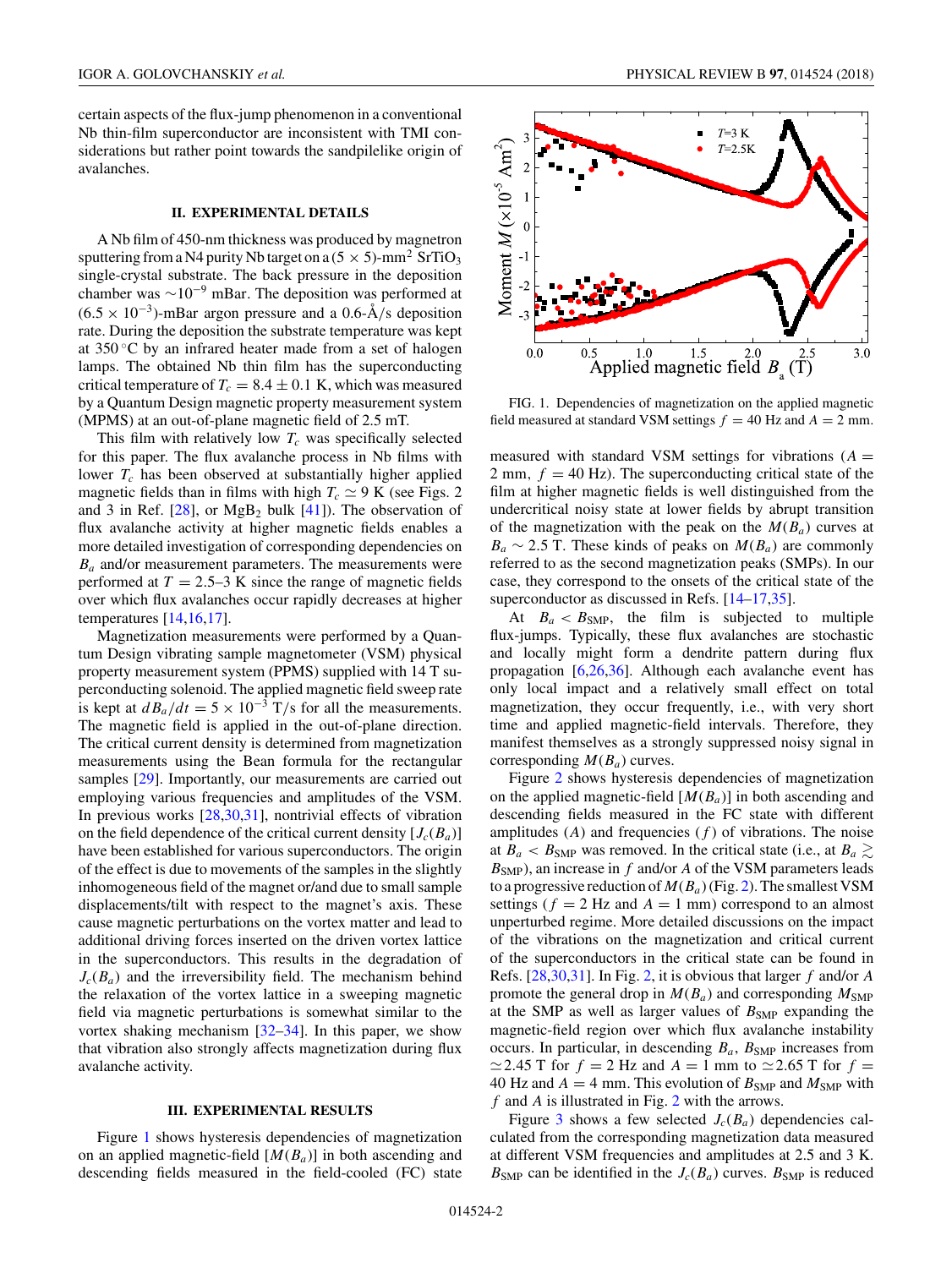<span id="page-4-0"></span>

field measured at (a)  $T = 2.5$  K with fixed  $f$  and varied  $A$  and (b) with fixed *A* and varied *f*. Evolutions of  $B_{\text{SMP}}$  and  $M_{\text{SMP}}$  with *f* and *A* are illustrated with the arrows.

from  $\simeq$  2.5 T at  $T = 2.5$  K to  $B_{\text{SMP}} \simeq 2.2$  T at  $T = 3$  K for  $f = 2$  Hz and  $A = 1$  mm. The  $B_{SMP}$  dependence on *T* is well documented in Refs.  $[14, 16, 17]$ . A clear dependence of  $B_{\text{SMP}}$ on *f* and *A* is also obvious. Furthermore, Figs. 2 and 3 indicate a dramatic influence of vibrations on the magnetization and the critical current: at  $T = 2.5$  K and  $B_a \approx 2.5$  T the change in frequency from 2 to 40 Hz induces a transition from a stable critical state with high  $M$  and  $J_c$  to the undercritical state with *M* and  $J_c$  reduced by a factor of ~20. Such dramatic drops in the magnetization/critical current density induced by vibrations at low frequencies/amplitudes can have catastrophic consequences for applications where such vibrations can naturally appear. In addition, such transitions can obviously undermine the objectiveness of the characterization in thin films. Therefore, understanding the origin of the flux-jumps during VSM magnetization measurements is of crucial importance.

#### **IV. DISCUSSION: ORIGIN OF FLUX-JUMPS IN NB THIN FILMS DURING MAGNETIZATION MEASUREMENTS**

#### **A. Inconsistencies of vibration-driven flux-jumps with TMI considerations**

First, we assume that the flux avalanche activity in Figs. 2 and 3 is of TMI origin. A key parameter of TMI flux-jumps



FIG. 3. Selected dependencies of the critical current density on the applied magnetic field measured in the FC state at  $T = 2.5$  and 3 K with  $d_{a}/dt = 5 \times 10^{-3}$  T/s and varied *f* and *A*.

is a dimensionless ratio of thermal and magnetic diffusion coefficients [\[1,4–7\]](#page-7-0),

$$
\tau_0 = \mu_0 \kappa \sigma / C,\tag{1}
$$

where  $\kappa$  is the thermal conductivity,  $\sigma$  is the electrical conductivity, and *C* is the specific heat. Criterion  $\tau_0$  separates the adiabatic regime ( $\tau_0$  < 1) from the dynamic regime ( $\tau_0$  > 1). The adiabatic regime features the rapid propagation of the flux accompanied by the adiabatic heating of the superconductor, i.e., there is not enough time to redistribute and remove the heat released due to the flux motion. The dynamic regime is described by the fixed spatial distribution of the magnetic flux upon the rapid heat propagation.

In the adiabatic regime ( $\tau_0$  < 1), a thin-film superconductor develops dendritic flux avalanches due to "fingering" instability within nonlocal electrodynamics [\[5,7\]](#page-7-0) regardless the heat transfer conditions to the substrate or environment. MOI images of dendritic flux-jumps in Nb can be found in Refs. [\[37,38\]](#page-8-0). Thinner films demonstrate higher instability towards dendritic flux-jumps. The nonlocal TMI approach applied for thin films in the adiabatic regime has successfully been verified in a series of works (see Refs. [\[5,6,](#page-7-0)[39,40\]](#page-8-0)). Nevertheless, as noted by Mints and Brandt [\[4\]](#page-7-0), for standard VSM magnetization measurements in the Nb superconductor, the ratio  $τ_0$  is extremely large ( $τ_0 \sim 10^5$ ) mainly due to very high electrical conductivity. The high value of  $\tau_0$ can be verified using the following typical characteristics for a Nb film [\[5](#page-7-0)[,37\]](#page-8-0):  $\kappa(T = 4.2 \text{ K}) \sim 10 \text{ W K}^{-1} \text{ m}^{-1}$ ,  $C(T =$  $4.2 \text{ K}$ ) ~ 10<sup>3</sup> J K<sup>-1</sup> m<sup>-3</sup>, and  $\sigma \approx J_c/nE_{cr} \sim 10^{14} (\Omega \text{ m})^{-1}$ , where  $E_{cr}$  ∼ 10<sup>-5</sup> V/m [\[30\]](#page-8-0),  $J_c$  > 10<sup>10</sup> A/m<sup>2</sup> (see Fig. 3) and  $n \approx 30$  is a typical exponent used in power-law relation [\[7\]](#page-7-0)  $E \sim J^n$ . Thus, it is unlikely that the flux-jumps observed in Fig. 2 are of the TMI origin.

In a dynamic approximation ( $\tau_0 > 1$ ), uniform flux-jumps dominate. However, the uniform instability can be developed only in the case of poor heat transfer from the superconduc-tor [\[4,5,7\]](#page-7-0). This condition can be represented as [\[7\]](#page-7-0):  $h\tau_0 < 1$ , where  $h \sim h_0 a^2/(\kappa d)$  is a dimensionless heat transfer parameter with  $h_0$  being the heat transfer coefficient in Newton's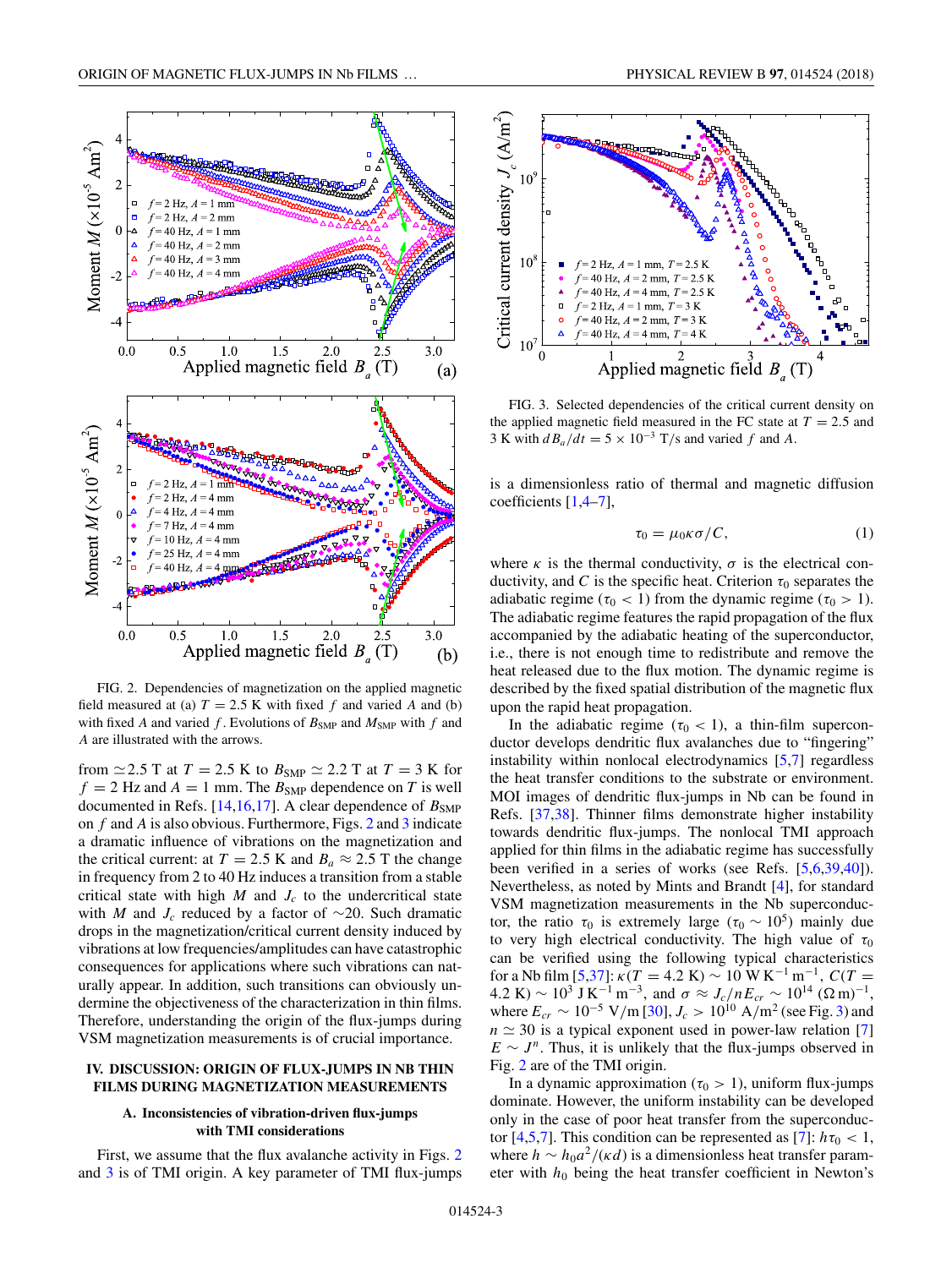<span id="page-5-0"></span>

FIG. 4. Dependencies of the slope of  $M(B_a)$  on *A* at varied *f*. The  $M(B_a)$  data are taken at the descending magnetic-field  $B_a < 2$  T.

cooling law, *<sup>a</sup>* <sup>∼</sup> <sup>10</sup>−<sup>5</sup> m being an adiabatic length, and *<sup>d</sup>* being the thickness of the film. Thus, a uniform flux-jump in the dynamic regime occurs when the heat transfer coefficient  $h_0$  is sufficiently small or film thickness *d* is large (for example, in Nb foils  $[25]$  or Nb bulk  $[28]$ , or MgB<sub>2</sub> bulk  $[41]$ ). In our case, we can get  $h\tau_0 \gg 1$  with a reasonable heat coupling of the film to the substrate (a heat transfer coefficient *h*<sup>0</sup> ∼ <sup>10</sup><sup>3</sup> W m−<sup>2</sup> <sup>K</sup>−1) [\[6](#page-7-0)[,25\]](#page-8-0)), a *thin* film with *<sup>d</sup>* <sup>=</sup> 450 nm and high  $\tau_0 \gg 1$ , which makes our thin Nb film stable for the uniform flux-jump. Thus, according to the TMI criteria, the Nb thin film should be completely stable against the flux-jumps during VSM magnetization measurements.

Second, we provide some phenomenological arguments against the TMI origin of the flux-jumps below.Within the TMI approach, superconductors with smaller  $J_c$  are more stable against flux-jumps. Indeed, the enhanced stability was shown in samples with smaller  $J_c$ , exhibiting the reduced  $B_{\text{SMP}}$  [\[39\]](#page-8-0). In our previous works [\[28,30,31\]](#page-8-0), we have demonstrated that the vibration of the superconductor in the critical state suppresses the efficiency of vortex pinning and considerably reduces  $J_c(B_a)$ . It is also evident in Fig. [3](#page-4-0) at  $B_a > B_{\text{SMP}}$ . Hence, within the TMI considerations one would expect a reduction of  $B_{\text{SMP}}$ if *f* and/or *A* were increased. Yet, a completely opposite trend is observed in Figs. [2](#page-4-0) and [3.](#page-4-0)

Third, the dynamics of the TMI avalanches is temperature dependent. Both the size [\[5\]](#page-7-0) and the speed [\[36\]](#page-8-0) of each individual TMI avalanche reduce at higher *T* due to smaller *J<sub>c</sub>* [\[5](#page-7-0)[,39\]](#page-8-0) or reduced thermal gradients [\[42\]](#page-8-0). Smaller/slower avalanche events reduce the avalanche activity and result in smaller drops of  $M(B_a)$  at  $B_a < B_{\text{SMP}}$  (e.g., Ref. [\[18\]](#page-8-0)). Since the magnetic field is swept continuously the general avalanche dynamics, i.e., its speed, size, and frequency, may be characterized by the slope of approximately linear  $M(B_a)$ dependence at  $B_a$  well below  $B_{\text{SMP}}$ . Figure 4 shows the dependencies of the  $M(B_a)$  slope in a descending magnetic field on *A* for different *f*'s at  $T = 2.5$  and 3 K in  $B_a < 2$  T, which is well below  $B_{\text{SMP}}$ . Figure 4 demonstrates that the slope of  $M(B_a)$  in the flux-jump regime is determined by the VSM settings only and does not depend on *T* despite a significant difference in the critical current density at these two temperatures (Fig. [3\)](#page-4-0) and likely the associated difference in the thermal instability. Therefore, Fig. 4 indicates that the dynamics of the flux avalanche process is temperature independent, which contradicts expectations from TMI. The fact that  $M(B_a)$  is independent of *T* at  $B_a < B_{\text{SMP}}$  is also shown in Refs. [\[16,17\]](#page-8-0) as well as in Fig. [3](#page-4-0) for curves measured with the same *f* and *A* but at different *T* 's. Note, unlike the dynamics of the flux avalanche process, the transition field from the avalanche state to the critical state  $B_{\text{SMP}}$  is strongly temperature dependent.

Finally, to make the overall picture complete, we note that the TMI models are the most successful in describing instabilities in low applied magnetic fields with the first avalanches occurring in partially penetrated samples. MOI often employed for evidencing the TMI origin is usually performed at relatively low magnetic fields, and its sample environment is drastically different from magnetization measurements: A sample is placed on a large block of brass and covered with a magneto-optical indicator film [\[43\]](#page-8-0), whereas the magnetization measurements are performed with a sample attached to a hollow straw by a tiny piece of a sticky tape (or something similar). Some TMI models diverge if the applied magnetic field approaches the field of the full magnetic flux penetration in the superconductor  $[6,39]$  $[6,39]$ . The full penetration occurs typically at  $B_a \leq 0.1$  T. In the present paper, the Nb thin film demonstrates flux avalanches in magnetic fields up to  $B_a \leq 2.5$  T upon magnetization measurements (Fig. [2\)](#page-4-0), which is far above the full penetration field.

Thus, the TMI criteria [Eq. [\(1\)](#page-4-0)], the dependence of  $B_{\text{SMP}}$ on *Jc*, and the other results obtained for the dynamics of the flux-jump instability upon the measurements of  $M(B_a)$  in Nb thin films with different frequencies and amplitudes of VSM firmly advocate against the TMI origin of flux-jumps.

#### **B. SOC considerations for vibration-driven flux-jumps**

An alternative mechanism proposed for the flux-jumps is governed by criticality-built instabilities. In particular, the flux avalanche process in superconducting Nb driven by SOC was observed in several works [\[2,11,12](#page-7-0)[,26,27\]](#page-8-0). In SOC, a vortex system driven slowly by sweeping the magnetic field organizes itself into a metastable state through scale-invariant avalanches, which have robust statistics.

The mechanism of criticality-driven flux-jumps can simply be represented by a dynamics of sand in a pile. Since it does not consider thermal runaway, the dynamics of flux-jumps is independent of temperature as demonstrated in Fig. 4. Moreover, avalanche dynamics in sand considers a certain response to mechanical vibration. Horizontal or vertical vibrations of a pile imposes additional alternating forces acting on grains, which effectively assist to "depin" and propagate grains decreasing the critical slope of the pile [\[44–49\]](#page-8-0). The critical slope is progressively decreased with the larger amplitude and/or frequency of the mechanical vibrations.

Small vibrations of a superconductor in a slightly inhomogeneous applied magnetic field create small alternating currents. Alternatively, such alternating currents are induced if the vibrations are not perfect and involve any kind of tilting. These currents would depin and propagate the magnetic flux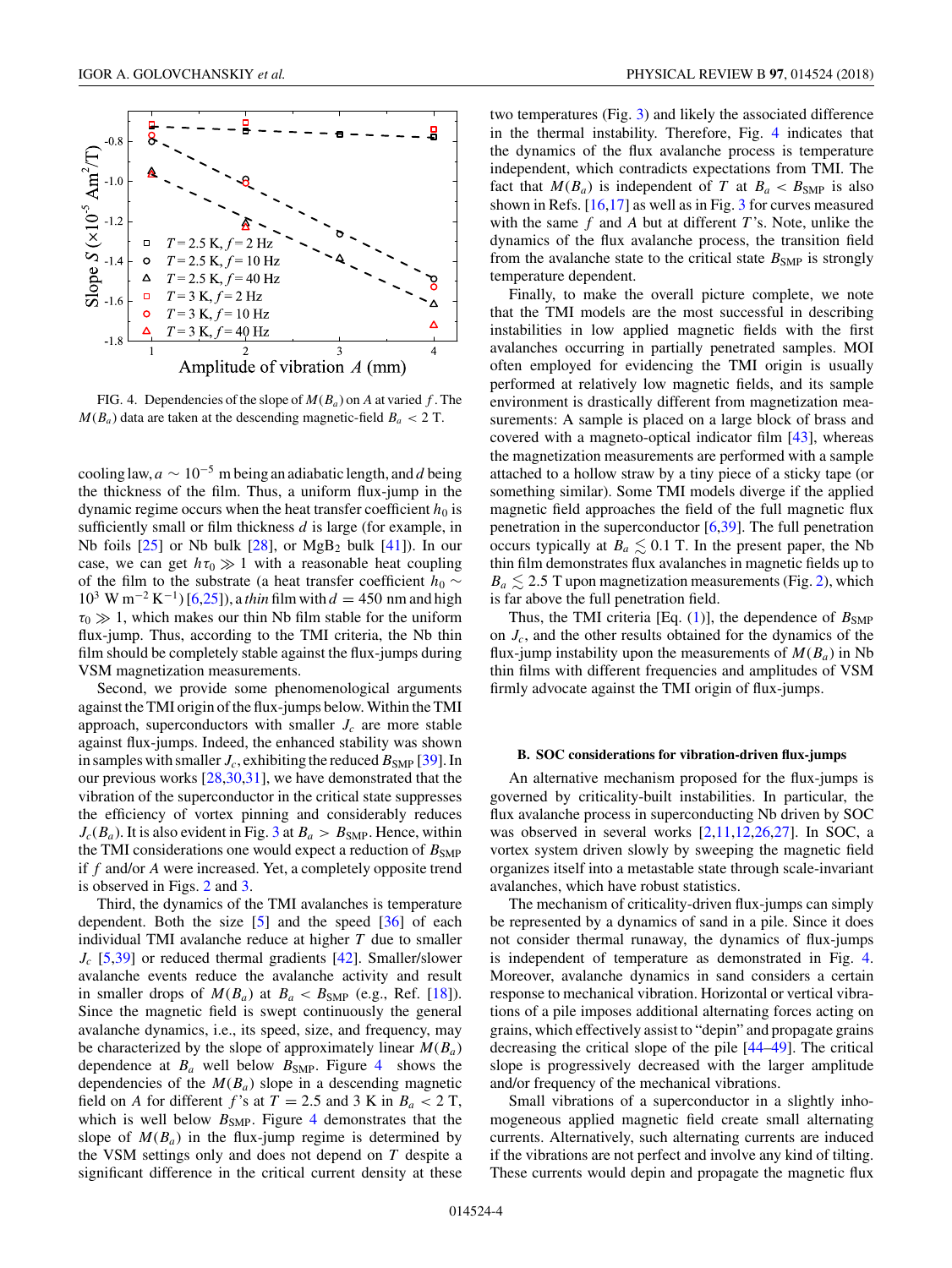<span id="page-6-0"></span>within the superconductor  $[28,30,31]$ , qualitatively similar to alternating accelerations in sandpiles.

Thus, the dynamics of flux avalanches and, in particular, its response to vibration demonstrated in Figs. [2–](#page-4-0)[4](#page-5-0) are expected to reveal considerable similarities with the dynamics of sandpiles. Taking into account the vast inconsistencies with the TMI origin discussed in the previous section, these similarities would indicate that the criticality-built instability is the origin for the flux-jumps in Nb films.

#### **C. Phenomenological model for flux-jumps in Nb films**

In terms of sandpile dynamics, the gradient of the magnetic flux in the Nb thin-film sample is continuously mobilized upon magnetization experiments via a constant magnetic field sweep rate [\[47\]](#page-8-0). Macroscopically, it indicates a conventional vortex creep (flux creep) regime combined with more substantial movement upon flux avalanches. As the flux moves, the Lorentz force, established by the gradient of magnetic flux and represented by *M*, is balanced by the friction force working on the moving vortices. This friction force provides a simple dependence of magnetization on the velocity of *all moving* vortices,

$$
M(B_a) = \eta(B_a) V(B_a), \tag{2}
$$

where  $V(B_a) = \frac{1}{2} \frac{dB_a}{dt} / B_a$  is the field-dependent velocity of vortices in the VSM experiments [\[30\]](#page-8-0). Note, the velocity of the vortex propagation  $V(B_a)$  is essentially controlled by the constant magnetic-field sweep rate  $dB_a/dt$  at both the critical state and the flux-jump regime, which is one of the key points for the phenomenological model we propose. Here,  $l =$ 0.005 m being the transverse size of the film,  $dB_a/dt = 5 \times$  $10^{-3}$  T/s, and  $\eta(B_a)$  is an effective field-dependent coefficient of vortex friction. Note, this friction coefficient includes both vortex pinning and Bardeen-Stephen viscosity [\[50,51\]](#page-8-0). At the same time, the vibration assists in propagating the vortices and reducing the magnetic flux gradient (i.e., *M*), hence the vibration effectively reduces the coefficient of vortex friction *η*. Below, we construct the dependence of *η* on *Ba, f* , and *A* using general arguments.

Figure 5 shows experimental  $M(B_a)$  dependencies at  $B_a$  <  $B<sub>SMP</sub>$  averaged over ascending and descending fields taken from Fig. [2.](#page-4-0) The  $M(B_a)$  curves in Fig. 5 reflect the general effect of vibration on  $\eta$  as follows. Taking into account Eq. (2), it is obvious that *η* decreases linearly as a function with *A* at high  $B_a$ , i.e.,  $\eta \sim \alpha A$  [see the insets for Figs. 5(a) and [4\]](#page-5-0). According to Figs. [4](#page-5-0) and  $5(b)$  the dependence of  $\eta$  on  $f$  is somewhat more complex, leveling at  $f_0 \gtrsim 35$  Hz [see the inset to Fig.  $5(b)$ ]. This leveling corresponds to bunching up  $M(B_a)$ dependencies in Figs.  $2(b)$  and  $5(b)$ . Similar dependencies of  $M(B_a)$ ,  $J_c(B_a)$  on  $f$  exhibiting the bunching at higher frequencies were observed and discussed for yttrium barium copper oxide (YBCO) thin films in the critical state in Refs. [\[28,30\]](#page-8-0).

Now, we assume that  $\eta$  is an averaged characteristic over a single period of the VSM vibration, i.e., *η* is proportional to some effective frequency ( $\eta \propto f_{\text{eff}}$ ). The same situation would be with the average velocity  $\bar{V}$  of the vortex propagation over a single period of the VSM vibration. Since in the VSM experiment  $V(t) \sim 1/t$ , the average velocity over the period of vibration 1*/f* takes the form



FIG. 5.  $M_{fi}(B_a)$  dependencies averaged over ascending and descending field branches of the magnetic moment, measured with (a) different amplitudes at  $f = 40$  Hz and (b) different frequencies at  $A = 4$  mm. The solid lines in the main panels show the fit by Eq. (2) with the coefficient of viscosity determined by Eq. (3) and corresponding with the VSM settings for *f* and *A*. The insets show the dependence of the magnetic moment of the flux-jump region measured at 1.75 T (a) on *A* at  $f = 40$  Hz and on  $f$  at  $A = 4$  mm. The solid lines in the insets show (a) the linear fit to  $M_{fi}(A)$  and (b) the fit of  $M(f) \propto -f \ln(1 + 35/f)$  to  $M_{fj}(f)$ . See the text for the details.

 $\bar{V}(t) \sim f \int_{t}^{t+1/f} V(t) dt \sim f \int_{t}^{t+1/f} \frac{1}{t} dt = f \ln(1 + 1)$ */tf*). Therefore, we presume that  $f_{\text{eff}} = f \ln(1 + f_0/f)$ , where  $f_0$  is a free parameter, which denotes the frequency where  $M(B_a)$  curves start to bunch up.

In addition, *η* should not depend on the velocity of vortex propagation since there are no reports on the dependence of sandpile dynamics on the rate of sand supply, i.e., *η* ∼  $1/V(B_a)$ . Finally,  $\eta$  should have a nonlinear dependence on  $B_a$  in order to conform to a distinctive curvature of  $M(B_a)$  at  $B_a < 0.7$  T measured with  $f > 2$  Hz and/or *A* in Fig. 5, e.g.,  $\propto$  *B*<sup>*x*</sup></sup> */V*(*B<sub>a</sub>*).

Multiplying all the factors considered above, we obtain the expression for the effective friction coefficient *η*,

$$
\eta = \eta_0 [1 - \alpha A B_a^x f \ln(1 + f_0/f) / V(B_a)], \tag{3}
$$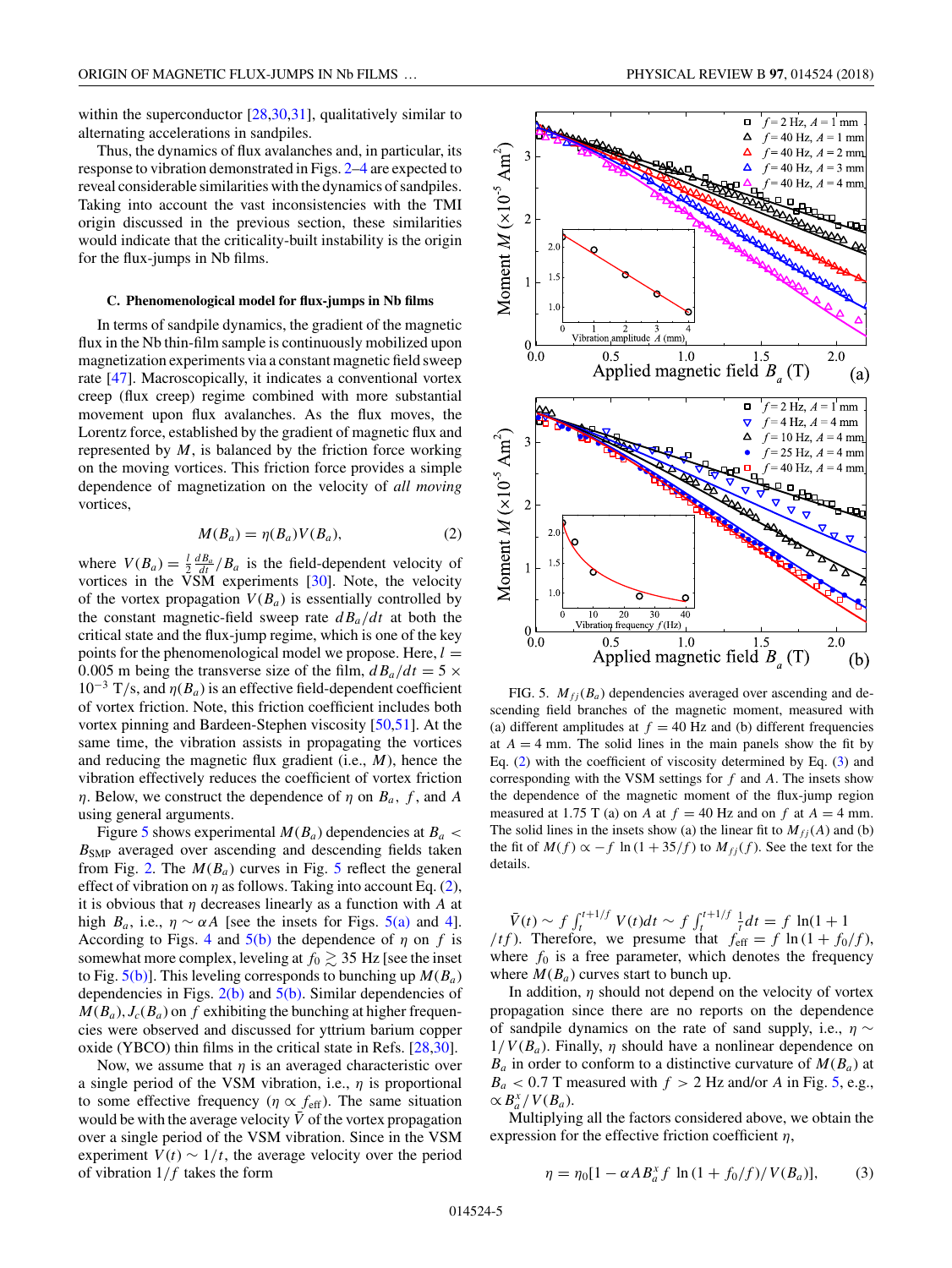<span id="page-7-0"></span>where *x* is a free fitting parameter, so as  $\alpha$ , which includes all necessary units and defines the degree of *M* reduction by vibration in Fig. [5.](#page-6-0)

Note, the factor  $\delta = (\alpha AB_a^x)$  in Eq. [\(3\)](#page-6-0) can be interpreted as the distance of the additional propagation of vortices induced by vibration over one effective period 1*/f*eff. The entire expression  $\alpha AB_a^x f \ln(1 + f_0/f)$  can be understood as the additional velocity of vortex propagation induced on vortices, propagating with the base speed  $V(B_a)$  under constant  $B_a$ . The  $B^x_a$  dependence appears only due to the perturbations arising due to the vibrations.

In addition, the ratio  $f/V(B_a)$ , which appears in Eq. [\(3\)](#page-6-0), replicates the scaling of the effect of vibration with frequency *f* and the magnetic-field sweep rate arising due to the additional vortex motion inserted by the vibrations and associated energy dissipations. This scaling was considered for *J<sub>c</sub>* and the irreversibility field of YBCO thin films in Ref. [\[28\]](#page-8-0).

The solid lines in Fig.  $5$  are the fits of Eqs. [\(2\)](#page-6-0) and [\(3\)](#page-6-0) to the  $M(B_a)$  data with the following fitting parameters:

 $\eta_0 \simeq 0.035$  A ms,  $\alpha \simeq 2.9 \times 10^{-8}$  m/mm,  $x \simeq 0.75$ , and  $f_0 \simeq 35$  Hz.

The expression for the distance of vibration-induced propagation  $\delta = (\alpha A B_a^{0.75})$  allows us to estimate the nonuniformity of the magnetic field in a sample space during vibration as follows. Vortices at the edge of the sample need to travel an additional distance in order to keep the uniform flux distribution. For example, at  $B_a = 1$  T for  $A = 4$  mm  $\delta \simeq 1.2 \times 10^{-7}$  m, which results in the nonuniformity of the magnetic field of  $\sim \delta/(l/2) \sim 5 \times 10^{-5}$ . This estimation is well consistent with previous estimations of nonuniformity of the magnetic fields in MPMS sample space [\[52,53\]](#page-8-0), which can induce the so-called paramagnetic Meissner effect [\[52,54\]](#page-8-0).

It is important to note that the phenomenological approach [Eqs. [\(2\)](#page-6-0) and [\(3\)](#page-6-0)] is valid only below  $B_{\text{SMP}}$ . At  $B_a > B_{\text{SMP}}$  the conventional critical state model is applicable.

#### **V. SUMMARY**

In this paper, the origin of flux-jumps in Nb thin films during magnetization measurements is studied employing a VSM magnetometer. It is shown (Figs. [2](#page-4-0) and [3\)](#page-4-0) that the magnetization and critical current measured during flux avalanche activity are extremely sensitive to the VSM vibration: higher *f* and/or *A* promote the additional reduction of magnetization during flux avalanche activity. The maximum drop in  $M(B_a)$ by a factor of 20 is obtained between the magnetizations measured at  $f = 2$  Hz,  $A = 1$  mm, and  $f = 40$  Hz,  $A = 4$  mm for  $B_a \simeq 2.4$  T. This drop is the vibration-induced transition from a stable critical state with high  $M$  and  $J_c$  to the undercritical state arising due to flux-jumps.

Although it is commonly assumed that flux-jumps in Nb films occur due to thermomagnetic instability, we show that TMI-based considerations are inapplicable. Our results point out towards the alternative model of self-organized criticality (analogous to sandpile dynamics) responsible for the instability origin. Considering a flux motion macroscopically [Eq. [\(2\)](#page-6-0)], we derived the expression for magnetization dependence on  $B_a$ , f, and A at  $B_a$  <  $B_{\text{SMP}}$  [Eq. [\(5\)](#page-6-0)]. This expression is built considering the effect of vibrations on the effective coefficient of vortex friction. Analyzing the  $M(B_a)$  curves measured with different frequencies and amplitudes of VSM has allowed us to estimate a nonuniformity of the magnetic field in a sample space ( $\sim$ 10<sup>-5</sup>) which is comparable with the other available estimations in the literature.

In conclusion, we should note that within a criticality-built instability the nature of  $B_{\text{SMP}}$  may need to be revisited. In the TMI approach,  $B<sub>SMP</sub>$  signifies a transition from the thermally unstable regime of flux-jumps to the thermally stable critical state. In SOC,  $B<sub>SMP</sub>$  may identify some characteristic velocity of vortex propagation. At lower fields where the velocity of vortices is high, the motion of vortices is guided by the criticality-driven mobilization. Once the velocity becomes lower than the characteristic one, i.e., at fields higher than the  $B<sub>SMP</sub>$ , the motion of the vortices transits to vortex creep-driven propagation, which is typical for the superconducting critical state.

#### **ACKNOWLEDGMENTS**

This work was mainly supported by the Australian Research Council via A. V. Pan's Discovery Project (Project No. DP110100398) and by the Faculty of Engineering and Information Sciences (University of Wollongong). I.A.G. acknowledges partial support from the Ministry of Education and Science of the Russian Federation (Megagrant Project No. 14.Y26.31.0007 and Research Projects No. K2-2014-025 and No. K2-2016-051 in the framework of Increase Competitiveness Program of NUST "MISiS").

- [1] R. G. Mints and A. L. Rakhmanov, [Rev. Mod. Phys.](https://doi.org/10.1103/RevModPhys.53.551) **[53](https://doi.org/10.1103/RevModPhys.53.551)**, [551](https://doi.org/10.1103/RevModPhys.53.551) [\(1981\)](https://doi.org/10.1103/RevModPhys.53.551).
- [2] E. Altshuler and T. H. Johansen,[Rev. Mod. Phys.](https://doi.org/10.1103/RevModPhys.76.471) **[76](https://doi.org/10.1103/RevModPhys.76.471)**, [471](https://doi.org/10.1103/RevModPhys.76.471) [\(2004\)](https://doi.org/10.1103/RevModPhys.76.471).
- [3] M. R. Wertheimer and J. le G. Gilchrist, [J. Phys. Chem. Solids](https://doi.org/10.1016/0022-3697(67)90038-8) **[28](https://doi.org/10.1016/0022-3697(67)90038-8)**, [2509](https://doi.org/10.1016/0022-3697(67)90038-8) [\(1967\)](https://doi.org/10.1016/0022-3697(67)90038-8).
- [4] R. G. Mints and E. H. Brandt, [Phys. Rev. B](https://doi.org/10.1103/PhysRevB.54.12421) **[54](https://doi.org/10.1103/PhysRevB.54.12421)**, [12421](https://doi.org/10.1103/PhysRevB.54.12421) [\(1996\)](https://doi.org/10.1103/PhysRevB.54.12421).
- [5] I. S. Aranson, A. Gurevich, M. S. Welling, R. J. Wijngaarden, [V. K. Vlasko-Vlasov, V. M. Vinokur, and U. Welp,](https://doi.org/10.1103/PhysRevLett.94.037002) Phys. Rev. Lett. **[94](https://doi.org/10.1103/PhysRevLett.94.037002)**, [037002](https://doi.org/10.1103/PhysRevLett.94.037002) [\(2005\)](https://doi.org/10.1103/PhysRevLett.94.037002).
- [6] D. V. Denisov, D. V. Shantsev, Y. M. Galperin, E.-M. Choi, H.-S. Lee, S.-I. Lee, A. V. Bobyl, P. E. Goa, A. A. F. Olsen, and T. H. Johansen, [Phys. Rev. Lett.](https://doi.org/10.1103/PhysRevLett.97.077002) **[97](https://doi.org/10.1103/PhysRevLett.97.077002)**, [077002](https://doi.org/10.1103/PhysRevLett.97.077002) [\(2006\)](https://doi.org/10.1103/PhysRevLett.97.077002).
- [7] D. V. Denisov, A. L. Rakhmanov, D. V. Shantsev, Y.M. Galperin, and T. H. Johansen, [Phys. Rev. B](https://doi.org/10.1103/PhysRevB.73.014512) **[73](https://doi.org/10.1103/PhysRevB.73.014512)**, [014512](https://doi.org/10.1103/PhysRevB.73.014512) [\(2006\)](https://doi.org/10.1103/PhysRevB.73.014512).
- [8] P. Bak, C. Tang, and K. Wiesenfeld, [Phys. Rev. Lett.](https://doi.org/10.1103/PhysRevLett.59.381) **[59](https://doi.org/10.1103/PhysRevLett.59.381)**, [381](https://doi.org/10.1103/PhysRevLett.59.381) [\(1987\)](https://doi.org/10.1103/PhysRevLett.59.381).
- [9] P. Bak, C. Tang, and K. Wiesenfeld, [Phys. Rev. A](https://doi.org/10.1103/PhysRevA.38.364) **[38](https://doi.org/10.1103/PhysRevA.38.364)**, [364](https://doi.org/10.1103/PhysRevA.38.364) [\(1988\)](https://doi.org/10.1103/PhysRevA.38.364).
- [10] M. Paczuski and S. Boettcher, [Phys. Rev. Lett.](https://doi.org/10.1103/PhysRevLett.77.111) **[77](https://doi.org/10.1103/PhysRevLett.77.111)**, [111](https://doi.org/10.1103/PhysRevLett.77.111) [\(1996\)](https://doi.org/10.1103/PhysRevLett.77.111).
- [11] R. J. Wijngaarden, M. S. Welling, C. M. Aegerter, and M. Menghini, [Eur. Phys. J. B](https://doi.org/10.1140/epjb/e2006-00063-7) **[50](https://doi.org/10.1140/epjb/e2006-00063-7)**, [117](https://doi.org/10.1140/epjb/e2006-00063-7) [\(2006\)](https://doi.org/10.1140/epjb/e2006-00063-7).
- [12] E. R. Nowak, O. W. Taylor, L. Liu, H. M. Jaeger, and T. I. Selinder, [Phys. Rev. B](https://doi.org/10.1103/PhysRevB.55.11702) **[55](https://doi.org/10.1103/PhysRevB.55.11702)**, [11702](https://doi.org/10.1103/PhysRevB.55.11702) [\(1997\)](https://doi.org/10.1103/PhysRevB.55.11702).